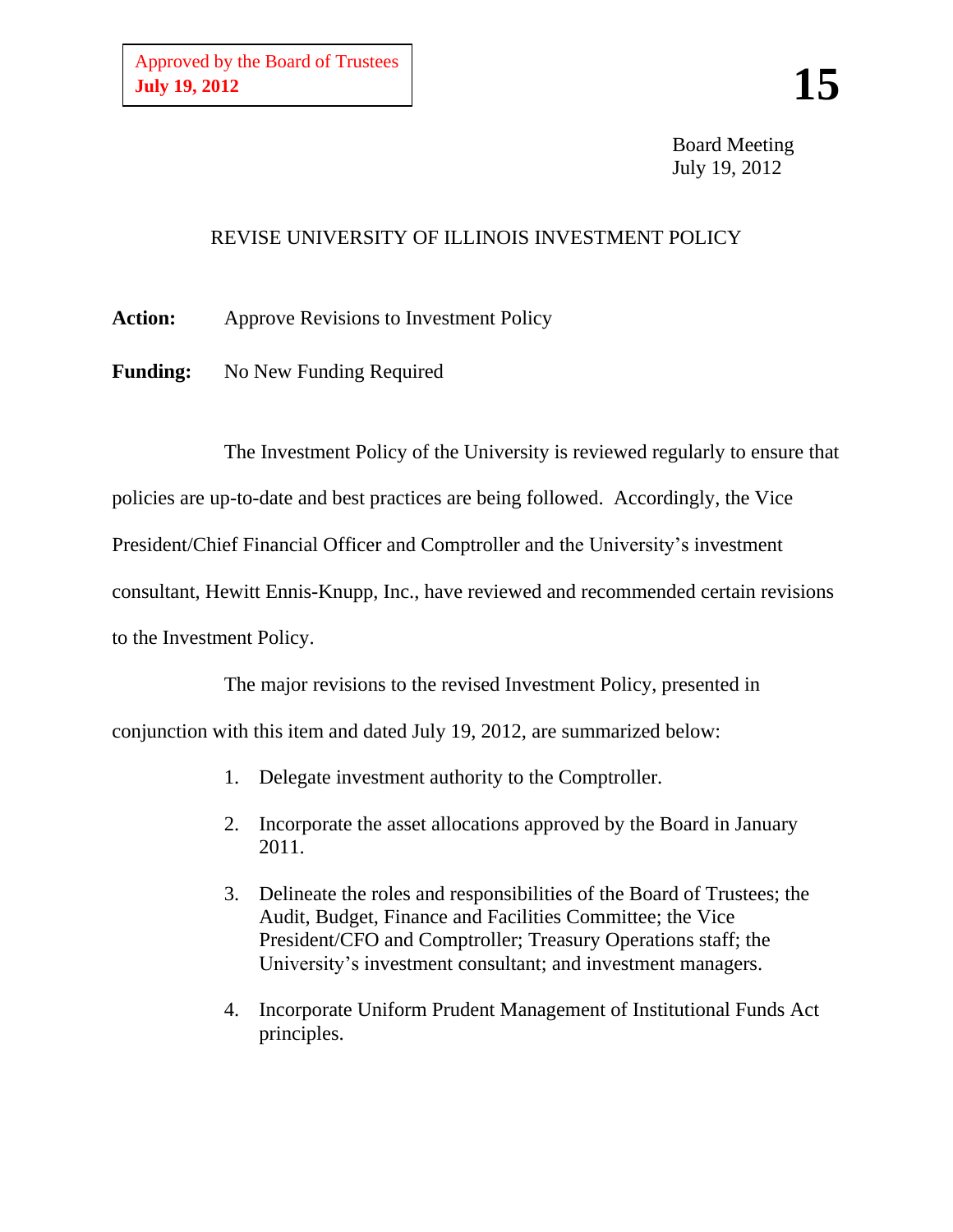The first item delegates the authority to the Comptroller to hire and terminate financial vendors and investment managers responsible for the University's Invested Assets. The second item refers to the asset allocation changes for the endowment and operating funds pools that were approved in January 2011. The third item reflects best practices of other higher education endowment policies outlining roles and responsibilities. The final item incorporates the Uniform Prudent Management of Institutional Funds Act (760 ILCS 51) principles.

The Board action recommended in this item complies in all material respects with applicable State and federal laws, University of Illinois *Statutes, The General Rules Concerning University Organization and Procedure*, and Board of Trustees policies and directives.

Accordingly, the Vice President/Chief Financial Officer and Comptroller recommends adoption of the attached investment policy.

The President of the University concurs.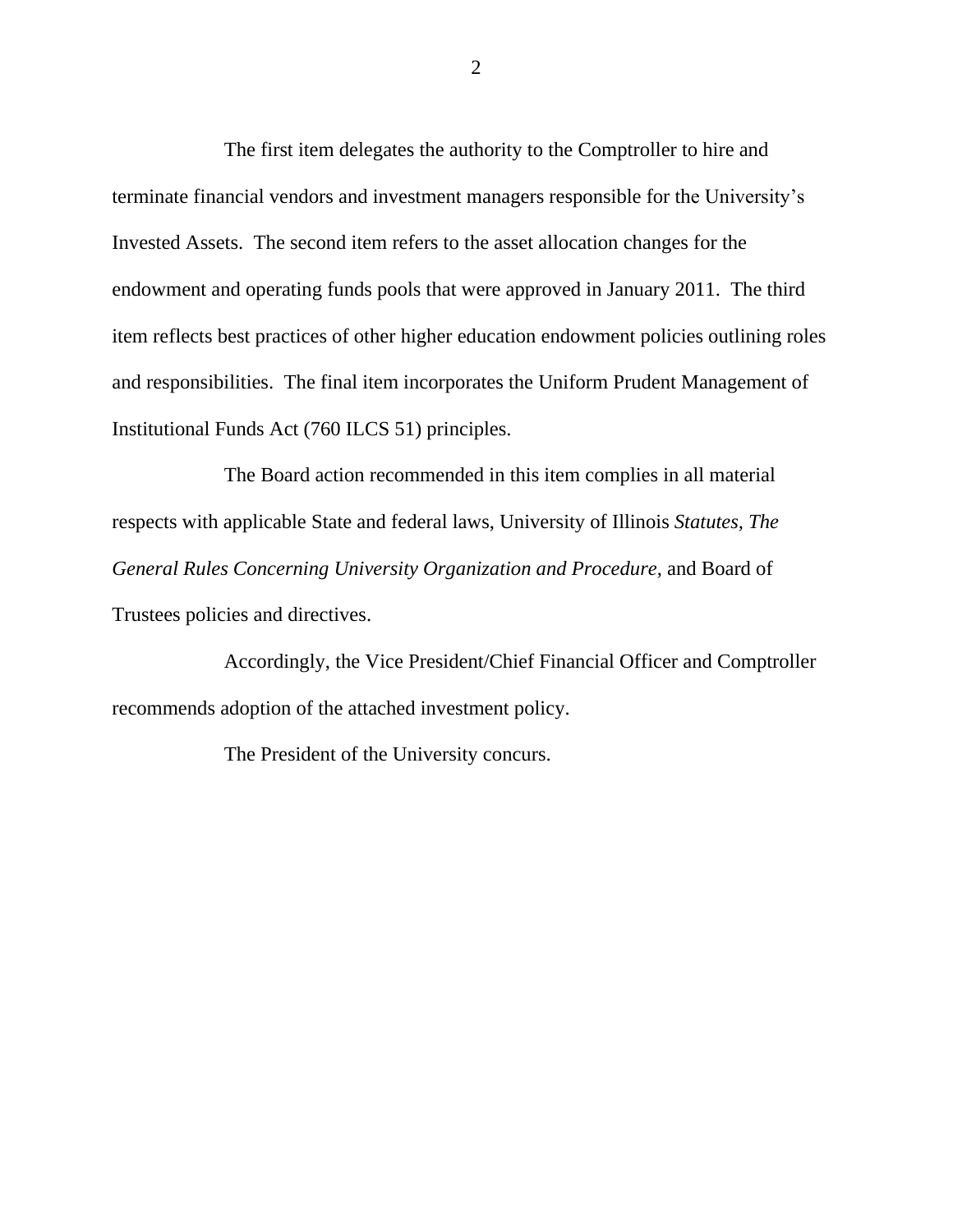#### **UNIVERSITY OF ILLINOIS Investment Policy July 19, 2012**

#### **PURPOSE**

The Investment Policy provides the guiding principles for the University of Illinois (the "University") to effectively supervise, monitor, and evaluate the investment of its financial assets to optimize returns within appropriate risk parameters. The Board of Trustees (the "Board") and its delegates intend to invest all available University funds in one of the University investment programs. The objective and time horizon of a fund will generally determine the appropriate investment program. The University attempts to pool assets whenever possible in order to provide efficient administration and investment flexibility.

#### **DESCRIPTION OF THE ASSETS**

**Endowment Pool**: These are gifts that have been donated to the University to support research, academic, or capital programs. Some may be restricted to a specific purpose whereas others may be entirely unrestricted. The management of these funds on a consolidated basis permits a pooled total return investment approach with a long term investment horizon. Endowment funds are defined as institutional funds and under the terms of the gift instrument, are not wholly expendable by the institution on a current basis. Quasi-endowments established by the Comptroller may be invested in the commingled endowment pool. Endowment funds are invested in the commingled Endowment Pool whenever feasible.

#### **Operating Pool**:

The Operating Pool of the University represents operating and gift funds available for current use in support of the University's academic programs and support functions. These operating assets are budgeted to designated operations within the University. The consolidated management of these funds allows robust tracking and investment performance reporting, plus a larger base from which to meet demands for liquidity. All liquidity needs of the University will be met from these funds. This category includes student loan funds, agency funds, selfinsurance reserves, and auxiliary operating funds. Operating funds are pooled to provide the University continuity, investment flexibility, and efficient administration.

#### **Separately Invested Funds**:

Funds are separately invested by the University either because of specific donor or legal restrictions, the funds belong to another agency or entity, or because it is in the best interest of the University not to commingle the funds. Separately invested funds hold investments which are specifically selected consistent with the fund's objective and duration. All revenue earned by these investments is separately maintained for expenditure in accordance with policy.

#### **Farmland:**

Farmland includes real estate comprised of agricultural land and related buildings acquired by the University of Illinois through the generous gifts of donors. This policy does not apply to farms utilized by the College of Agricultural, Consumer and Environmental Sciences for research purposes.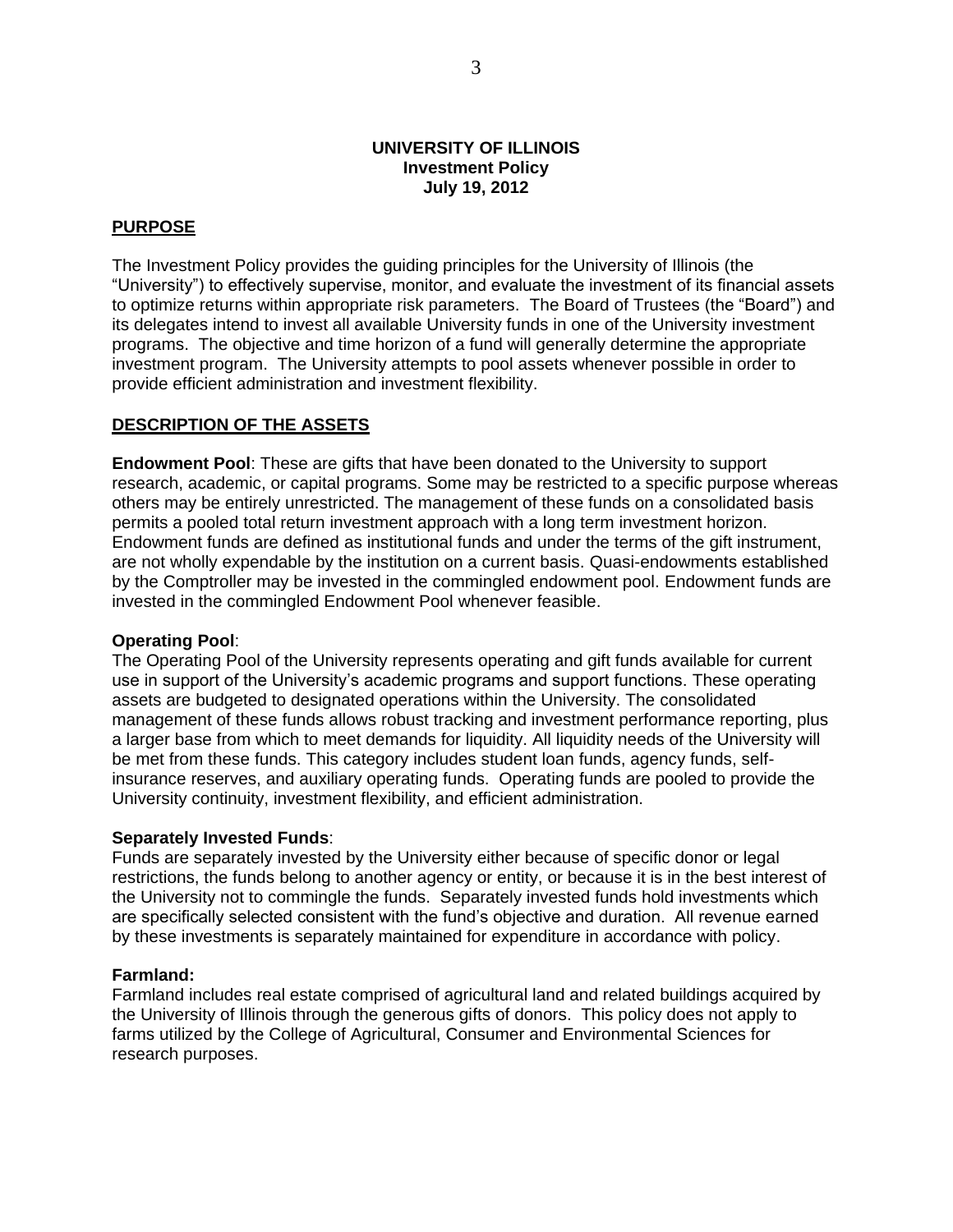Each of the fund types defined above including the Endowment Pool, Operating Pool, Separately Invested Funds, and Farmland are hereinafter collectively referred to as the University's "Invested Assets".

# **ROLES AND RESPONSIBILITIES**

# **The Board of Trustees**

The Board develops University policy on Invested Assets and delegates the execution of those policies to its administrative agents, who act under the Board's general supervision and are required to be guided by the Board's policies and report to the Board. The Board delegates the authority to the Comptroller for the establishment of financial relationships for the holding or management of the University's Invested Assets including banking relationships, money market funds, marketable and non-marketable investment managers, investment consultants, custodians, and other vendors directly related to the provision of investment management services. This delegation enables the Comptroller, at his or her discretion, to hire and fire investment managers to meet the board's asset allocation policies established herein.

- The Board has fiduciary responsibility for the University's Invested Assets.
- The Board is responsible for establishing the University's investment policy including approval of endowment and operating pool asset allocation ranges.

# **Audit, Budget, Finance, and Facilities Committee**

- Set forth recommendations to the Board regarding investment policy.
- Review the University's investment policy on a periodic basis.
- Review asset allocation, portfolio and manager performance on a quarterly basis.

# **Vice President/Chief Financial Officer and Comptroller**

- Authorized to manage University investments at his/her discretion consistent with the Board's Investment policy or with investment managers approved by the Board.
- Regularly communicate with the Audit, Budget, Finance, and Facilities Committee and the University President on the University's investment activities, including reporting on performance relative to benchmarks, and the University's investment managers.
- The Comptroller, upon recommendation from the Investment Consultant or the Senior Assistant Vice President for Treasury Operations or the Director of Investments approves investment manager hiring and termination.
- The Comptroller shall have delegated authority to buy or sell endowment real estate including farmland.
- Informs the Audit, Budget, Finance and Facilities Committee on material events affecting the University's Invested Assets.

# **Treasury Operations/Investment Staff**

- Manage University's Invested assets consistent with the Investment Policy approved by the Board under direction of the Comptroller.
- Direct and manage day-to-day transactions with external investment managers.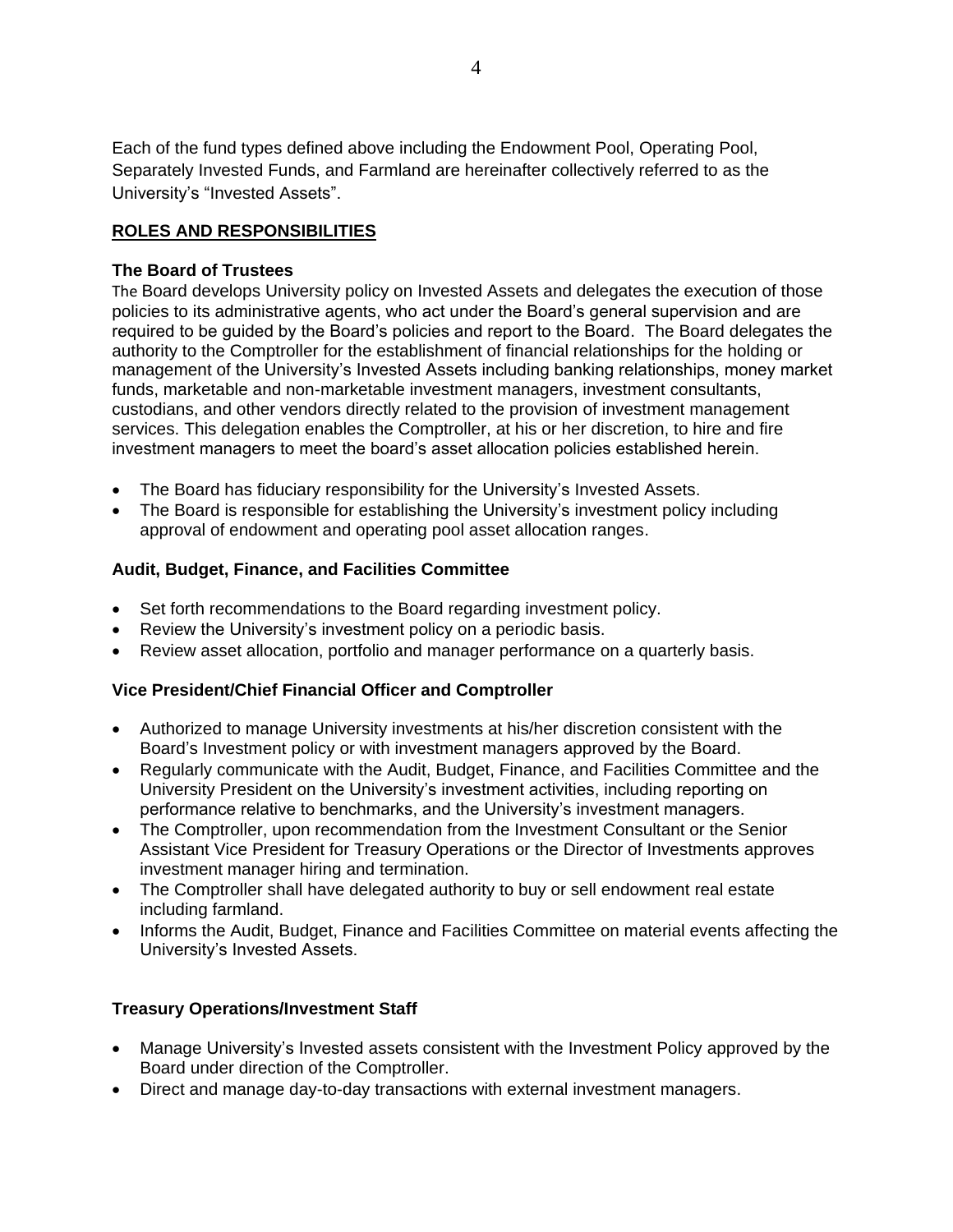- Work in conjunction with the Investment Consultant to select and recommend hiring and termination of external investment managers.
- Work in conjunction with the Investment Consultant on the preparation of presentations and reporting materials for the Board's Audit, Budget, Finance, and Facilities Committee.
- Meet with the investment managers on a periodic basis to perform due-diligence including a review of investment performance, their investment process, risk controls and market outlook. Meetings may be by teleconference.
- Inform the Comptroller of any material events that are discovered or reported during the ongoing due diligence process.
- Review the investment policy statement periodically to ensure it is in keeping with current circumstances and best practices. Recommendations for change will be brought to the Board's Audit, Budget, Finance, and Facilities Committee.

#### **Investment Consultant**

An objective, third-party Consultant may be retained to assist the Comptroller, Board, and University investment staff, in managing the overall investment process for the University's Invested Assets. The Investment Consultant shall:

- Serve as an extension of University investment staff.
- Recommend changes to asset allocation and the Investment Policy Statement.
- Maintain a direct relationship with the underlying managers used by the University and conduct appropriate due diligence on the managers on an ongoing basis. Communicate regarding any important developments and any recommendations for changes in assignments when appropriate.
- Provide quarterly reports summarizing the investment performance of the total funds and individual investment managers for the University.
- Perform investment manager searches, as needed, including any associated due diligence and fee negotiations.
- In consultation with Treasury Operations/Investment staff, interview investment managers and present finalists candidates.

The Consultant shall be responsible for performing thorough due diligence on investment managers under consideration for assignments.

#### **Investment Manager**

Any investment manager retained by the University shall manage the University's Invested Assets in accordance with their respective stated guidelines. The investment managers shall:

- Manage the assets under their supervision in accordance with the guidelines and objectives outlined in their respective Service Agreements, Prospectus, Trust Agreement, etc.
- Exercise full investment discretion with regard to buying, managing, and selling assets held in the portfolios.
- Use the same care, skill, prudence, and due diligence under the circumstances then prevailing that experienced investment professionals acting in a like capacity would in the management of their own affairs, not in regard to speculation, but in regard to the stewardship of their funds, considering the probable income, risk, as well as the probable safety of capital.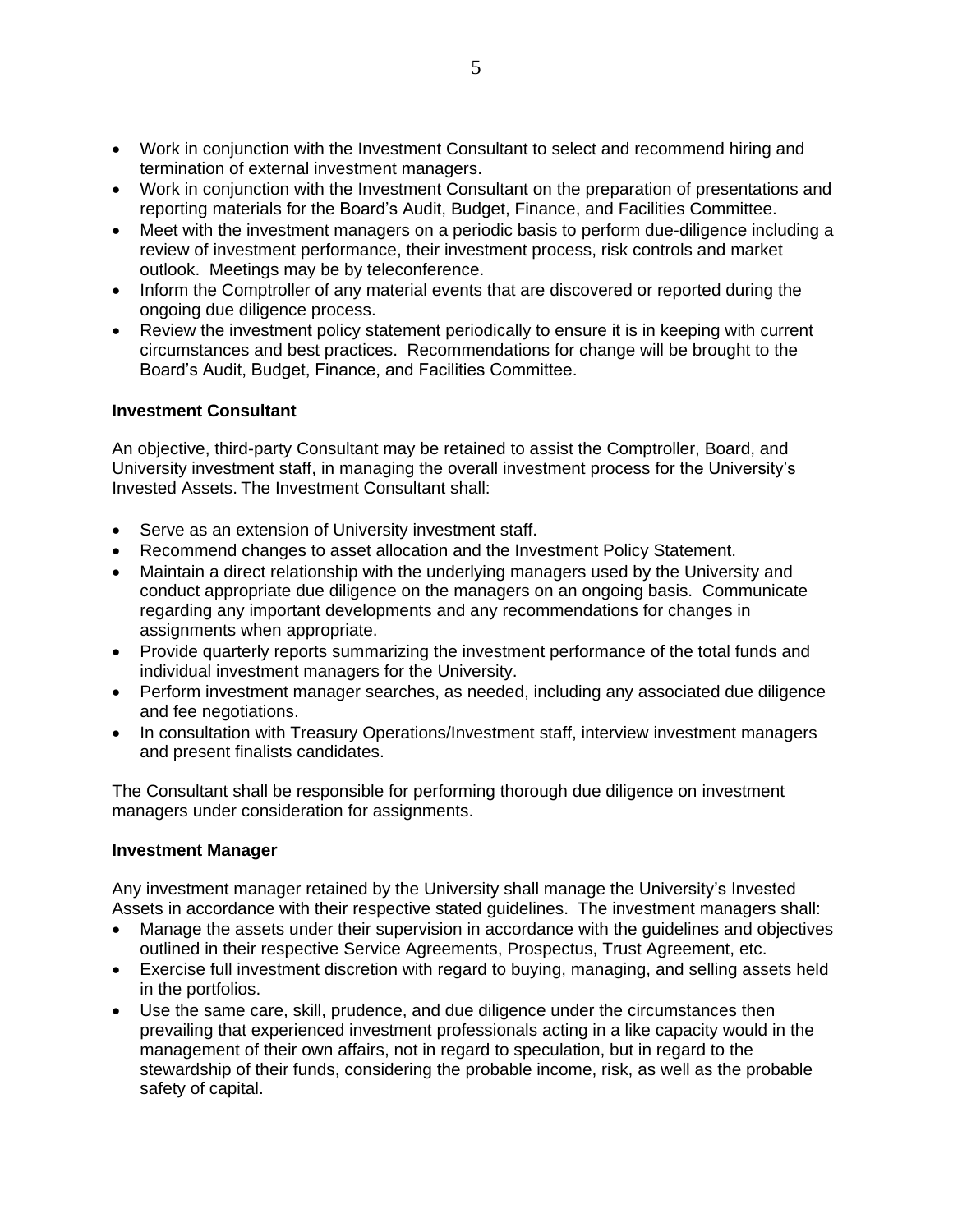• Investment managers shall provide regular statements to the University and its investment Custodian on fund holdings and performance.

# **Custodian**

- Provide monthly portfolio transaction reports and monthly asset reports no later than the tenth business day following month end.
- Provide the University, its investment managers, and investment consultant special reports as reasonably requested.
- Communicate immediately any concerns regarding portfolio transactions, valuation, or material changes in trustee personnel or procedures.

# **INVESTMENT MANAGER SELECTION AND RETENTION**

Investment managers will be selected by Treasury Operations staff or the University's Investment Consultant and recommended to the Comptroller for hiring approval.

Criteria used to evaluate investment managers during the search process will include, but are not limited, to the following:

- 1. Registration with the Securities and Exchange Commission (SEC) under the Investment Advisors Act of 1940.
- 2. Experience of the firm in the management of institutional portfolios operated under prudent person standards, as well as related investment management experience.
- 3. Qualifications and/or depth of the professional staff.
- 4. Soundness of the firm's investment philosophy and process.
- 5. The investment record of the firm and/or the firm's principals in former associations where that record is verifiable.
- 6. The adequacy of the firm's trading, back office, accounting and reporting, and client service capabilities.
- 7. Investment management fees.

Regarding performance, the primary measurement will be the manager's returns (net of fees) versus the relevant and agreed upon benchmark. Failure of a manager to generate excess returns in a short period of time does not require that the contract with the firm be terminated. However, the firm's returns must be within an acceptable range. A secondary performance measure is the manager's returns versus the return of a universe of manager returns whose styles are similar.

Reasons for investment manager termination include: Changes in investment style and discipline, changes in the firm (personnel, structure, or organizational form) which may detract from future performance, changes in the University's Investment policy which eliminate the need for the manager, loss of confidence that the firm will add value.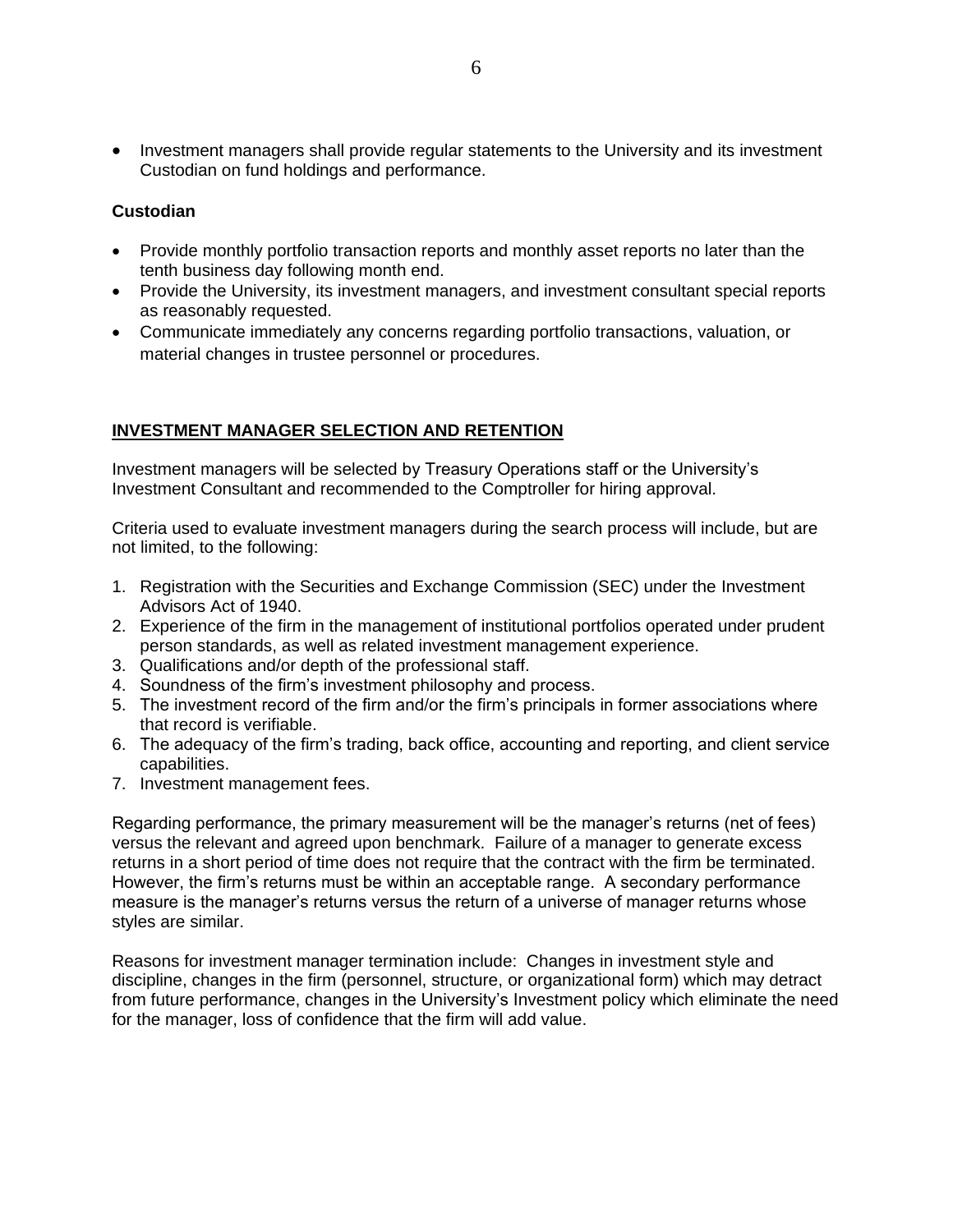# **DERIVATIVE SECURITIES**

For the purposes of this policy, a derivative instrument is defined as any contract or investment instrument whose performance, risk characteristics or value is based on any asset, interest rate or index value.

Derivatives are permitted to be used for the following purposes:

- 1. To gain broad stock or bond market exposure in a manner that does not create the effect of leverage in the overall portfolio.
- 2. To convert financial exposure in a given currency to that of another currency (e.g., to hedge Japanese Yen exposure back to the U.S. dollar).
- 3. To adjust the duration of a bond portfolio in a manner that is consistent with the accepted approach of the manager and other policies and guidelines provided to the manager.
- 4. To make other portfolio adjustments that are consistent with other elements of the University's investment policies and guidelines and that, when viewed from a total portfolio standpoint, do not increase risk or expected volatility of rate-of-return in the portfolio.

With the exception of investment managers (e.g., hedge funds, real estate, etc.) so authorized, derivatives will not be used to leverage portfolios, and derivative-based investment strategies will not expose the portfolios to greater risk than would be typical under a strategy utilizing only cash securities. All other uses of derivatives are prohibited unless specifically approved by the University's Board.

Investment managers are expected to have internal risk management programs in place to ensure that derivative-based strategies do not result in magnified risks to the portfolio.

# **STATUTORY AUTHORITY AND DELEGATION OF INVESTMENT FUNCTION**

The Board of Trustees follows the State of Illinois Uniform Prudent Management of Institutional Funds Act, 760 ILCS 50/1-10, when managing the University's Invested Assets. The Board fulfills its fiduciary responsibility for the management of all Invested Assets, including endowment farm real estate, by adopting policies to maximize investment return with a prudent level of risk. The Board assigns the execution of such policies to the Comptroller of the University. Acting under the oversight of the Comptroller, the Office of Treasury Operations oversees the development and management of investment programs.

The Comptroller has delegated to the Senior Assistant Vice President for Treasury Operations the authority and responsibility to develop and disseminate guidelines and procedures regarding Invested Assets. The Senior Assistant Vice President for Treasury Operations is authorized to develop, install, and oversee the operations of suitable business systems and staffing to accomplish this function. Requests for exceptions to approved investment policies are to be addressed to the Comptroller.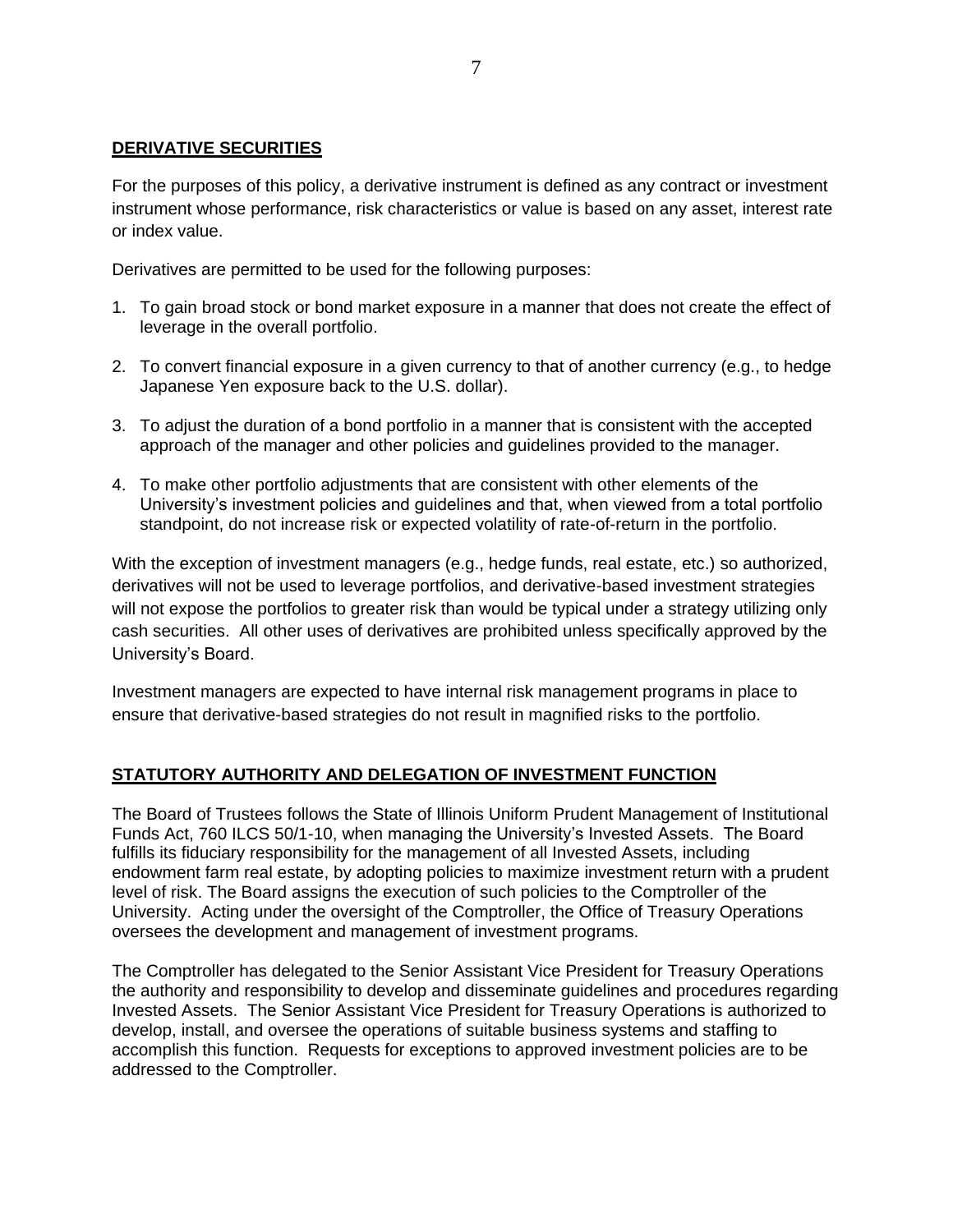# **COMPLIANCE, ETHICS AND CONFLICTS OF INTEREST**

Each person acting on behalf of the University shall comply with all applicable State of Illinois statutes, as well as University Statutes, General Rules, Bylaws and policies. This includes, but is not limited to, the above cited State of Illinois Uniform Prudent Management Institutional Funds Act as well as the Illinois Governmental Ethics Act 5 ILCS 420 and the State Officials and Employees Ethics Act 5 ILCS 430 which set forth guidelines for professional conduct by those acting on behalf of the University.

**In addition, no person involved in the investment process shall make any investment decision based upon personal or political gain or consequence.**

# **ENDOWMENT POOL**

#### **Investment Objective**

To ensure intergenerational equity, the investment objective is to preserve the real value, or purchasing power, of the endowment pool assets and the annual support provided by these assets for an infinite period. The endowment pool investment policy embraces the total return concept. The following formula summarizes the factors involved in the endowment pool investment program:

| Real asset<br>growth rate | $\equiv$ | Total<br>investment<br>return | minus | Rate of<br>purchasing<br>power loss | minus | Spending<br>rate |
|---------------------------|----------|-------------------------------|-------|-------------------------------------|-------|------------------|
|---------------------------|----------|-------------------------------|-------|-------------------------------------|-------|------------------|

The investment program attempts to balance current need and future support so that in the future an endowed University program will receive the same value of annual financial support as is currently provided.

#### **Spending Policy**

The purpose of the spending rate formula is to provide a stable income stream that keeps pace with inflation and does not degrade the real value of the corpus of the endowment over time. The University endowment pool spending policy is based on a percentage of a moving average of market value of the unitized endowment pool. The spending formula and spending rate for the endowment will be determined by the Comptroller and reported to the President prior to the beginning of each fiscal year.

# **Asset Allocation**

Asset allocation is believed to be the key driver of investment returns. The University invests in a diversified multi-asset class portfolio consisting of the major asset classes including U.S. equity, non-U.S. equity, global equity, fixed income, non-marketable investments (private equity, hedge funds) and real assets. Within each asset class, investments shall be diversified further among economic sector, industry, quality and size. The purpose of this diversification is to provide a reasonable assurance that no single security or class of securities will have a disproportionate impact – positive or negative – on the overall performance of the endowment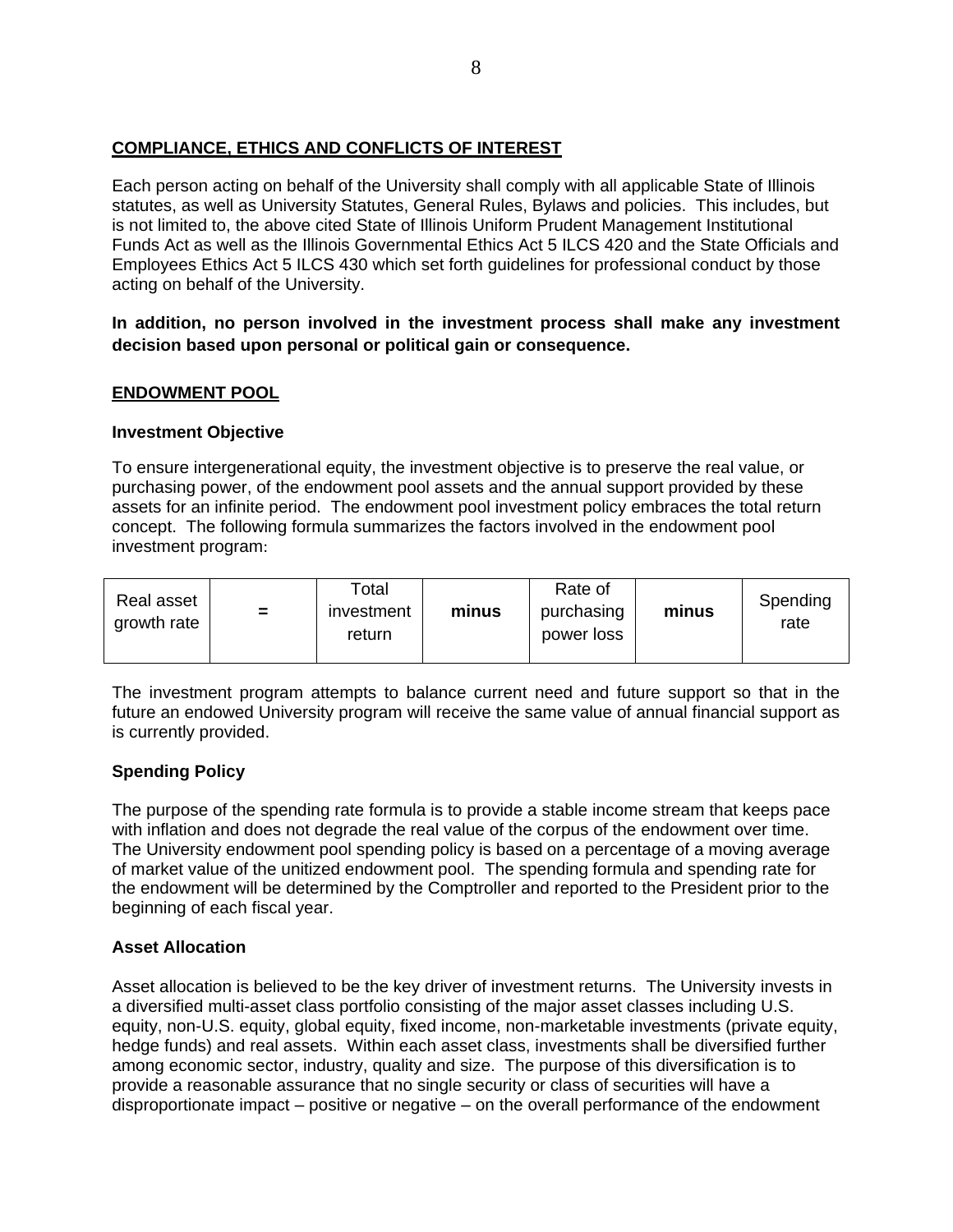portfolio. Liquidity needs were taken into consideration and the target asset allocation seeks to balance the need for liquidity with the ability to generate higher returns through less liquid investments.

The target asset allocation of the endowment pool is intended to ensure the investment objectives are met and that the portfolio is broadly diversified. The target asset allocation is bounded by allocation ranges, and provides guidance concerning whether individual asset classes are underweight or overweight relative to the target allocation.

The table below illustrates the target asset allocation deemed appropriate for the endowment pool by the Board.

| <b>Strategy</b>              | <b>Asset Class</b>      | <b>Target</b><br>Allocation (%) | <b>Allocation</b><br>Ranges (%) |  |
|------------------------------|-------------------------|---------------------------------|---------------------------------|--|
| Growth Assets <sup>1</sup>   | U.S. Equity             | 14.0%                           | 11.0 - 17.0%                    |  |
|                              | Non-U.S. Equity         | 10.0%                           | $7.0 - 13.0\%$                  |  |
|                              | Global Equity*          | 24.0%                           | $21.0 - 27.0\%$                 |  |
|                              | <b>Private Equity</b>   | 8.0%                            | $0.0 - 12.0\%$                  |  |
|                              | <b>Hedge Funds</b>      | 10.0%                           | $6.0 - 14.0%$                   |  |
| <b>Total Growth Assets</b>   |                         | 66.0%                           |                                 |  |
| Low Risk Assets <sup>2</sup> | <b>Fixed Income</b>     | 20.0%                           | 17.0 - 23.0%                    |  |
| Real Assets <sup>3</sup>     | Farmland                | 7.0%                            | $0.0 - 15.0\%$                  |  |
|                              | <b>Core Real Estate</b> | 7.0%                            | $3.0 - 11.0\%$                  |  |
| <b>Total Real Assets</b>     |                         | 14.0%                           |                                 |  |
| <b>Total Assets</b>          |                         | 100.0%                          |                                 |  |

\* Global equity encompasses U.S., non-U.S. developed market and emerging market-domiciled public companies.

The growth asset strategy intent is to produce investment total return and provide investment diversification.<br>The growth asset strategy intent is to produce investment total return and provide investment diversification.

 $^2$  The low risk strategy intent is to reduce portfolio volatility, offer downside risk protection and provide liquidity.

 $3$  The real assets strategy supports portfolio protection against unexpected inflation.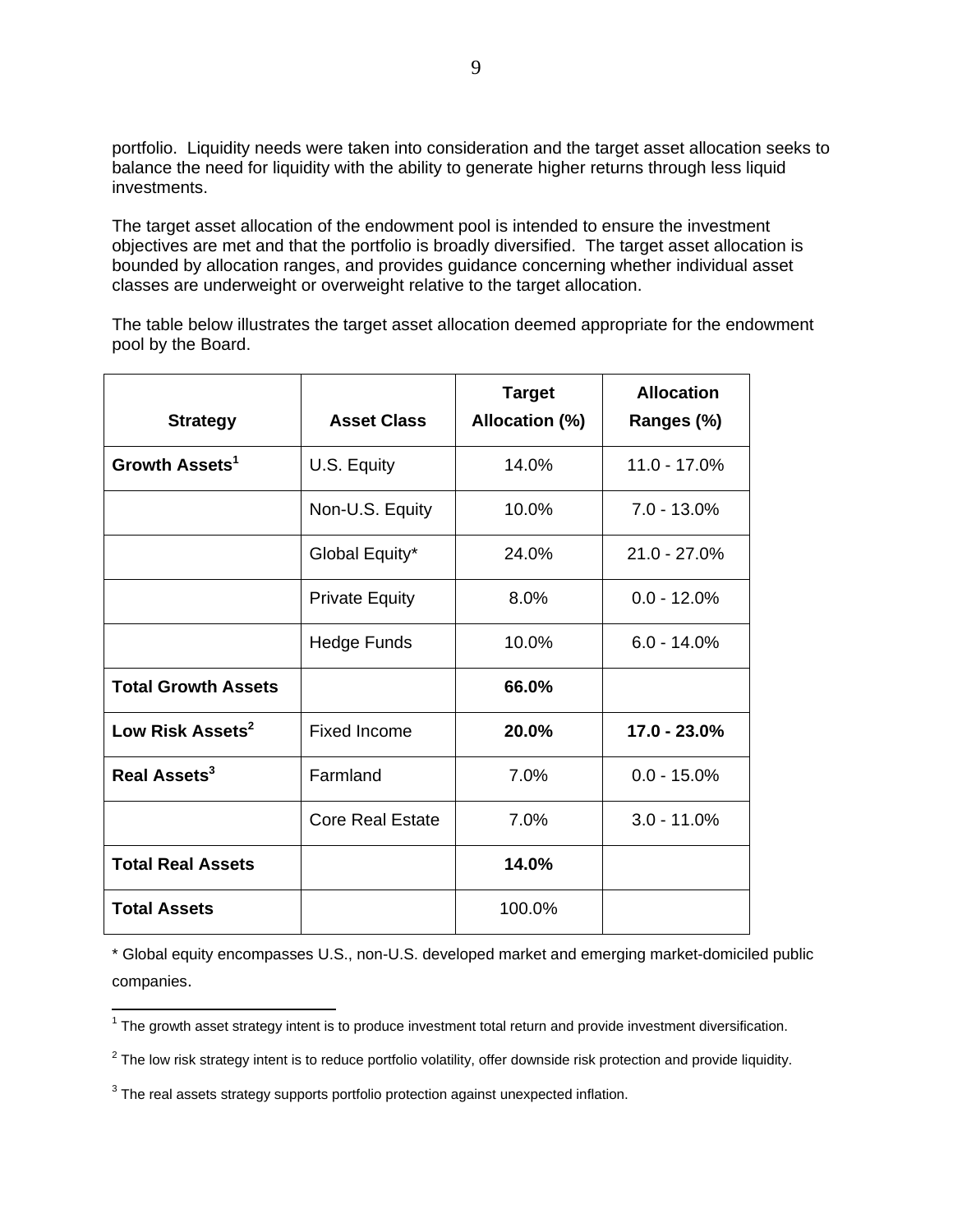# **Pooled Funds**

Investments in pooled funds (e.g., mutual funds, common trust funds, etc.) are permitted provided their investment guidelines do not violate the University's endowment investment policies and guidelines. For each such mutual or commingled fund, the prospectus, offering memorandum or Declaration of Trust documents of the respective fund will govern the investment policies of the fund investments.

# **Rebalancing**

The endowment portfolio will be rebalanced, where prudent, at least quarterly to keep asset classes within the allocation ranges. The purpose of rebalancing is to control risk and maintain the policy allocation within ranges approved by the Board. Nonmarketable investments, such as private equity, are not included in the portfolio's procedures for rebalancing because of the illiquid nature of these investments and the fact that the timing of capital flows into and out of these investments are determined by the investment manager. For traditional investments, new endowment inflows of cash may be utilized to implement rebalancing activities to minimize transaction costs.

### **Performance Evaluation**

The endowment pool net-of-fees rate of return is compared with:

- A weighted-average benchmark of the returns of broad market indices representing the asset classes in the target allocation established by the Board,
- The returns of a universe of funds with similar policies and,
- A measure of relative purchasing power.

The weighted average benchmark referred to above is:

| <b>Index</b>                                    | <b>Allocation Weight (%)</b> |
|-------------------------------------------------|------------------------------|
| Dow Jones U.S. Total Stock Index                | 14%                          |
| <b>MSCI All Country World Index</b>             | 24%                          |
| MSCI All Country World ex-U.S. Index            | 10%                          |
| Barclays Capital Aggregate Bond Index           | 20%                          |
| HFR Fund Weighted Composite Index               | 10%                          |
| DJ U.S. Total Stock Index plus 300 basis points | 8%                           |
| <b>NCREIF ODCE Index</b>                        | 7%                           |
| <b>NCREIF Corn Belt Index</b>                   | 7%                           |

The weighted average benchmark may be adjusted to reflect times when the University is not fully invested in nontraditional investments (e.g., private equity, real estate, etc.).

The investment consultant's universe consists of the returns of comparable endowments and foundations.

The primary inflation measure used to determine purchasing power is the Consumer Price Index.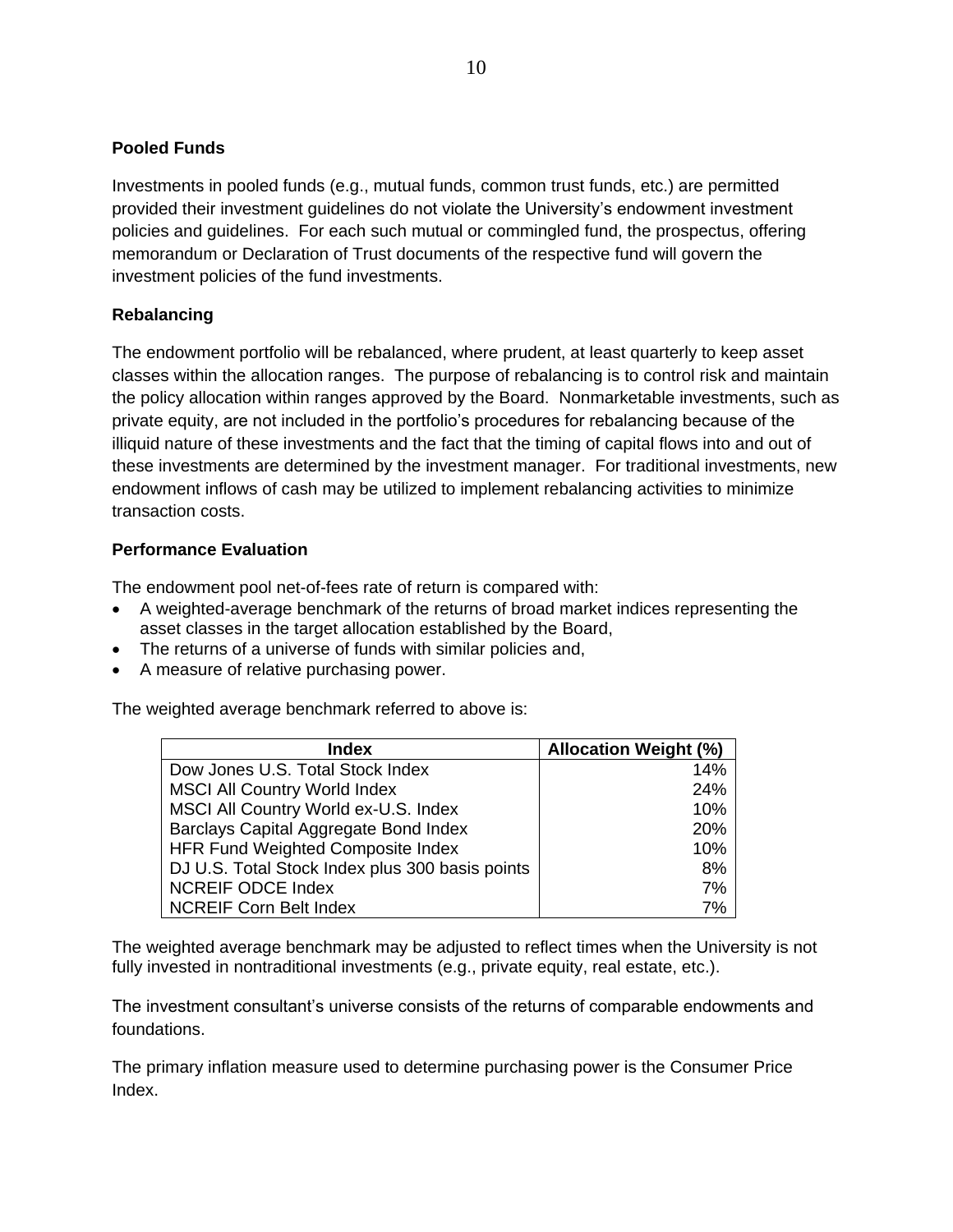#### **Reporting and Review**

The consultant and Office of Treasury Operations staff will prepare and deliver quarterly investment and performance reports on the Endowment Pool for review by the Comptroller and Board. The Comptroller or his or her designee shall deliver an investment presentation, at least annually, to the Audit, Budget, Finance, and Facilities Committee of the Board.

#### **Quasi-Endowments**

Quasi-endowment funds are established by the Comptroller to function like an endowment, with the investment typically in the commingled endowment pool. However, these funds may be removed from the endowment pool and expended at the discretion of the Comptroller.

#### **OPERATING POOL**

#### **Investment Objective**

Operating funds are invested to preserve the value and safety of the principal, maintain liquidity appropriate to the forecasted working capital requirements of the University, provide prudent diversification of investments and maximize the rate of return on investment. Funds expected to be used within one year are invested in the primary liquidity layer to ensure they are available for expenditure.

#### **Permissible Investments**

The University's primary liquidity, liquid core, and core layers shall be invested in fixed-income securities and short-term (e.g., money market, CDs, etc.) instruments. Fixed-income securities shall be rated "Baa" or better by Moody's or Standard & Poor's or equivalent. Unrated securities are not allowed unless specifically permitted by an individual manager's guidelines.

The University's permanent core operating funds shall be invested in the University's endowment pool investment program.

The University Comptroller and investment managers shall not invest in any security which, in their opinion, entails a material probability of default.

#### **Diversification**

The total operating funds portfolio will be broadly diversified across securities in order to reduce the impact of losses in individual investments in a manner that is consistent with fiduciary standards of diversification. This diversification shall be achieved by employing multiple investment managers and by imposing a 5% maximum position limits with the exception of U.S. treasury and agency securities for each manager.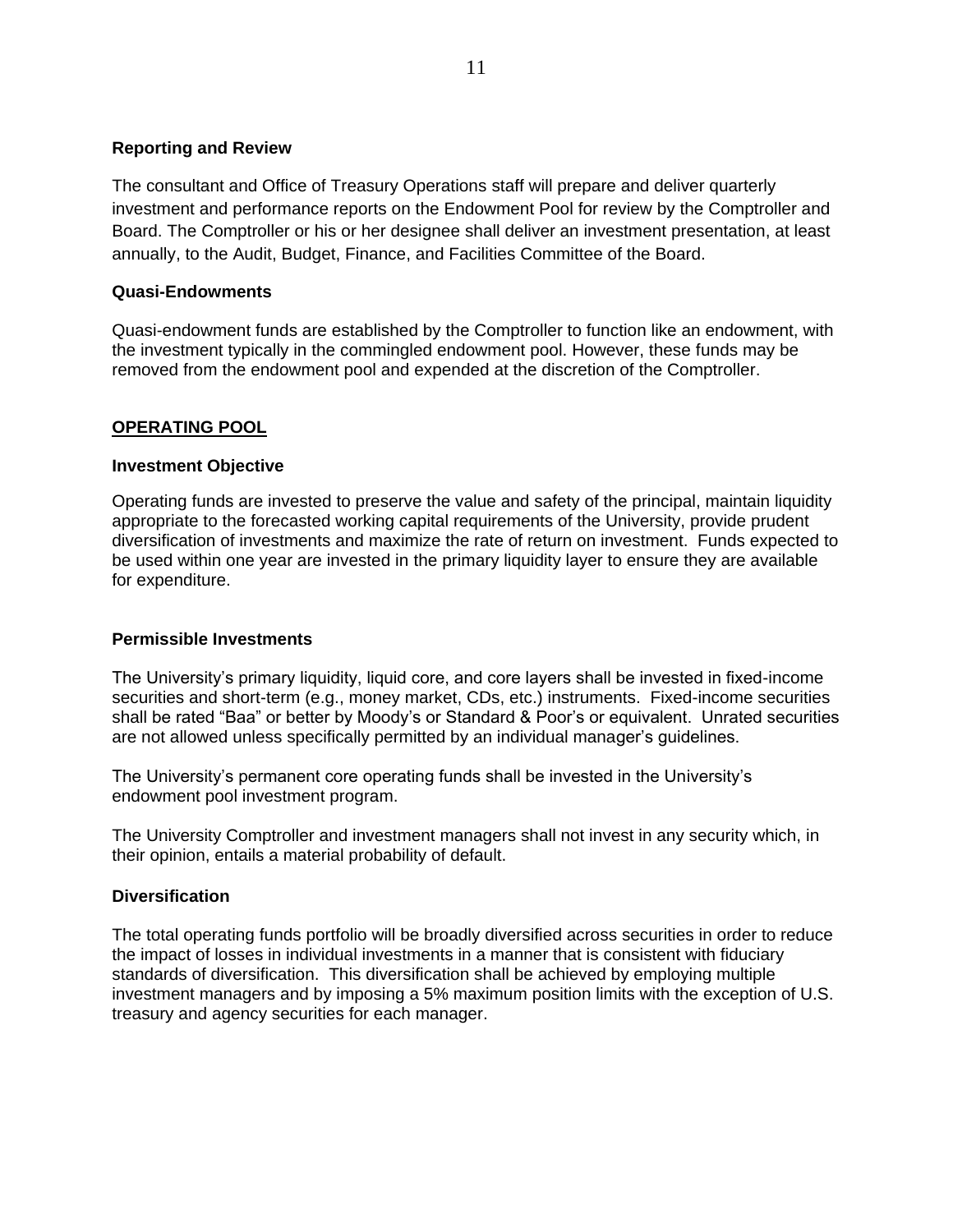#### **Asset Allocation**

The asset allocation strategy for the Operating Pool consists of investing funds within four liquidity layers. The decision to allocate funds across these layers involves a careful balance of fulfilling the Operating Pool Portfolio's investment objectives and, at the same time, understanding the University's ability and willingness to assume investment risk in the portfolio. The longer-time horizon investments, including core and permanent core, are expected to provide higher rates of return. These longer maturity investments will experience some variation in market value as capital market conditions change. This market value variation is acceptable since these investments are not expected to be utilized to meet immediate liquidity needs.

It is University policy to invest its operating funds in the approximate proportions as set forth in the table below identifying the Operating Pool's liquidity layers, benchmarks and policy allocation ranges.

| Liquidity<br>Layer   | Role in<br><b>Operating</b><br><b>Portfolio</b> | Investment<br><b>Time</b><br><b>Horizon</b> | <b>Relative</b><br><b>Risk</b><br><b>Tolerance</b> | <b>Benchmark</b>                                                                                      | <b>Target Policy</b><br>Range |
|----------------------|-------------------------------------------------|---------------------------------------------|----------------------------------------------------|-------------------------------------------------------------------------------------------------------|-------------------------------|
| Primary<br>Liquidity | Meet cash flow<br>needs/downside<br>protection  | Immediate                                   | Low                                                | 90-Day & 12-<br>Month<br><b>Treasury Bill</b><br>Index                                                | 5% - 75%                      |
| <b>Liquid Core</b>   | Earn<br>yield/downside<br>protection            | $1 - 3$ years                               | Low                                                | <b>Barclays</b><br>Capital One-<br>to Three-Year<br>Government/<br>Credit Index                       | 10% - 40%                     |
| Core                 | Earn yield/Total<br>return                      | $3 - 5$ years                               | Low-<br>Moderate                                   | <b>Barclays</b><br>Capital<br>Intermediate<br>Aggregate<br><b>Bond Index</b><br>$(3-5 \text{ years})$ | 10% - 40%                     |
| Permanent<br>Core    | <b>Total Return</b>                             | 5+ years                                    | Moderate-<br>High                                  | University<br>Endowment<br>Pool<br>Benchmark                                                          | 5% - 25%                      |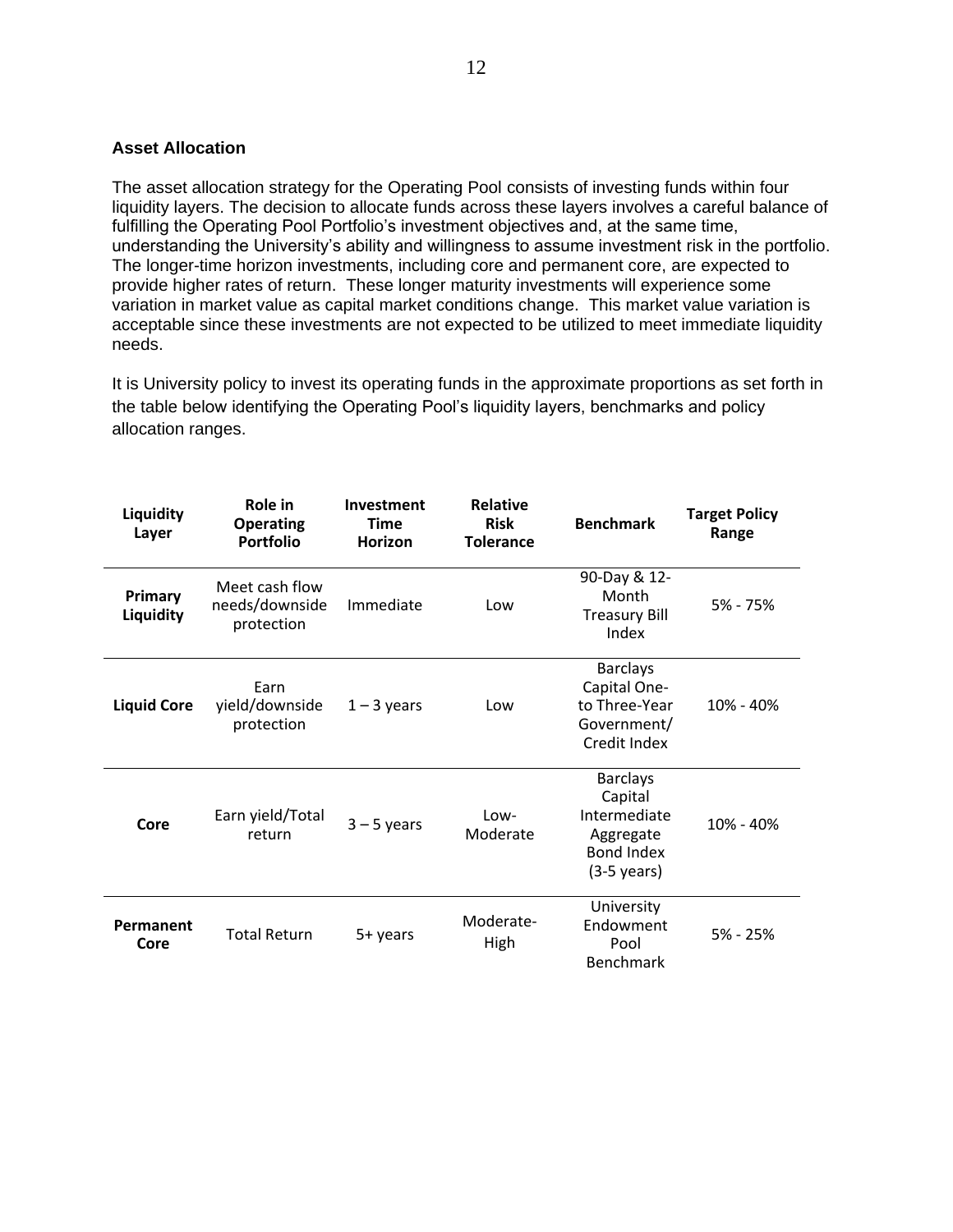# **Liquidity**

The Senior Director of Treasury Operations (Cash Management) and the Director of Investments will be responsible for maintaining adequate cash balances for the liquidity needs of the University and will advise the external managers of any anticipated need for cash withdrawals as such needs become known. For ensuring smooth day-to-day operations, the Director of Investments and Senior Director of Treasury Operations may delegate communications with the managers on liquidity needs to appropriate Treasury and cash management personnel.

#### **Performance Evaluation**

The University will evaluate performance on a net-of-fee basis. The total operating funds portfolio rate of return will be compared with a weighted average of returns of broad indices representing the maturity structure of the investment policy allocation. The indices to be used in the weighted average and the ranges within which the weights will fall are displayed in the table above.

#### **Operating Pool Income Distribution**

Individual University funds which are combined to form the Operating pool have income distributed back to the source of funds based on participation in the pool. In general, net investment earnings are credited to the funds source used to generate the revenue. Applicable external investment management, trust, custody, bank, and internal fees reduce the amount of investment income returned to a given fund. University Accounting and Financial Reporting within the Office of Business and Financial Services ensures the proper recording of all investment income and related expenses and the allocation of net investment income to the appropriate fund groups.

Total accrued investment income earned on operating funds investments is adjusted for the following activities:

- Banking, investment, and trust service fees not allocated to a specific fund or entity
- The operating budget of selected functions within the Comptroller's organization

Net accrued investment income is allocated quarterly to campus units or entities with ownership of the funds. Deficit cash balances reduce the total cash balance for a given campus, fund group, or entity. Any campus, fund group, or entity in a total deficit position will not receive an income distribution, except to the extent required by federal, state, or University regulations or policies.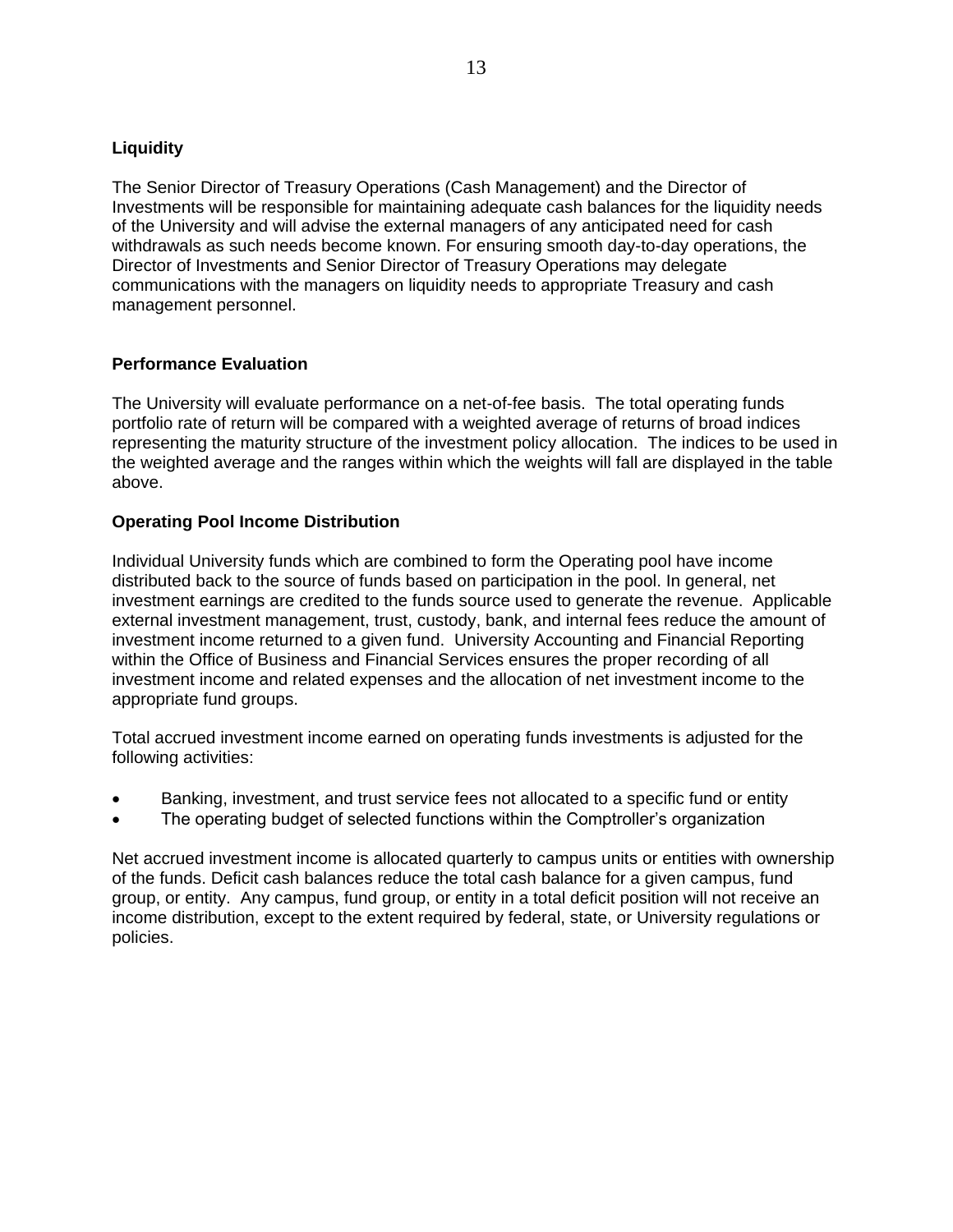### **SEPARATELY INVESTED FUNDS**

Separately invested funds include:

- 1. "Agency funds" invested for the benefit of University related organizations.
- 2. "Separately invested endowment funds" where a donor has directed that the endowment fund may not be commingled or the gift is non-marketable.
- 3. "Construction funds" represent proceeds from bond issues or appropriations for specific purposes which are being temporarily invested until needed to fund construction expenditures.
- 4. "Bond and interest sinking funds" and "debt service reserve funds" are those separately invested funds set aside to pay future debt service payments.

#### **Agency Funds**

The investment objective for agency funds is to maximize the rate of return consistent with restrictions placed by the agency and the following guidelines:

- 1. Current income should exceed the yield on the three-month Treasury bills measured for the same period.
- 2. Invest these funds to preserve the value and safety of the principal.
- 3. Maintain liquidity appropriate to the forecasted working capital requirements of the University or Agency.

#### **Separately Invested Endowment Funds**

The objective for separately invested endowment funds is to preserve the purchasing power of the funds and the income provided by them. Invest separately invested endowments to follow, as nearly as possible, the endowment pool investment program adopted by the Board while following the special restrictions prohibiting participation in the endowment pool program.

Investment returns on separately invested endowment funds will be compared with a weightedaverage of the returns of broad market indices representing the asset classes established for the separately invested endowment funds.

#### **Construction Funds**

Plant funds earmarked for construction and construction funds generated through debt issues are separately invested in order to meet bond covenants and to foster project accountability. Investment of these funds will follow the Illinois Public Funds Investment Act, but the maturity structure will be guided by projected cash flows. Construction funds receive interest from the investment of these funds prior to expenditure.

#### **Bond and Interest Sinking Funds and Debt Service Reserve Funds**

Bond and interest sinking funds include the mandatory transfers from operating units for payment of principal and interest on the University's outstanding debt. Debt service reserve funds are normally held by the University, or its agent, as a requirement of bond covenants for outstanding University bond issues. The specific bond covenant determines the type of funds required to be held by the University and any limitations on the income earned on those funds. Debt service reserve funds are retained in the event the University defaults on a bond payment. All investment income earned on bond and interest sinking funds and debt service reserve funds must be used for debt payments.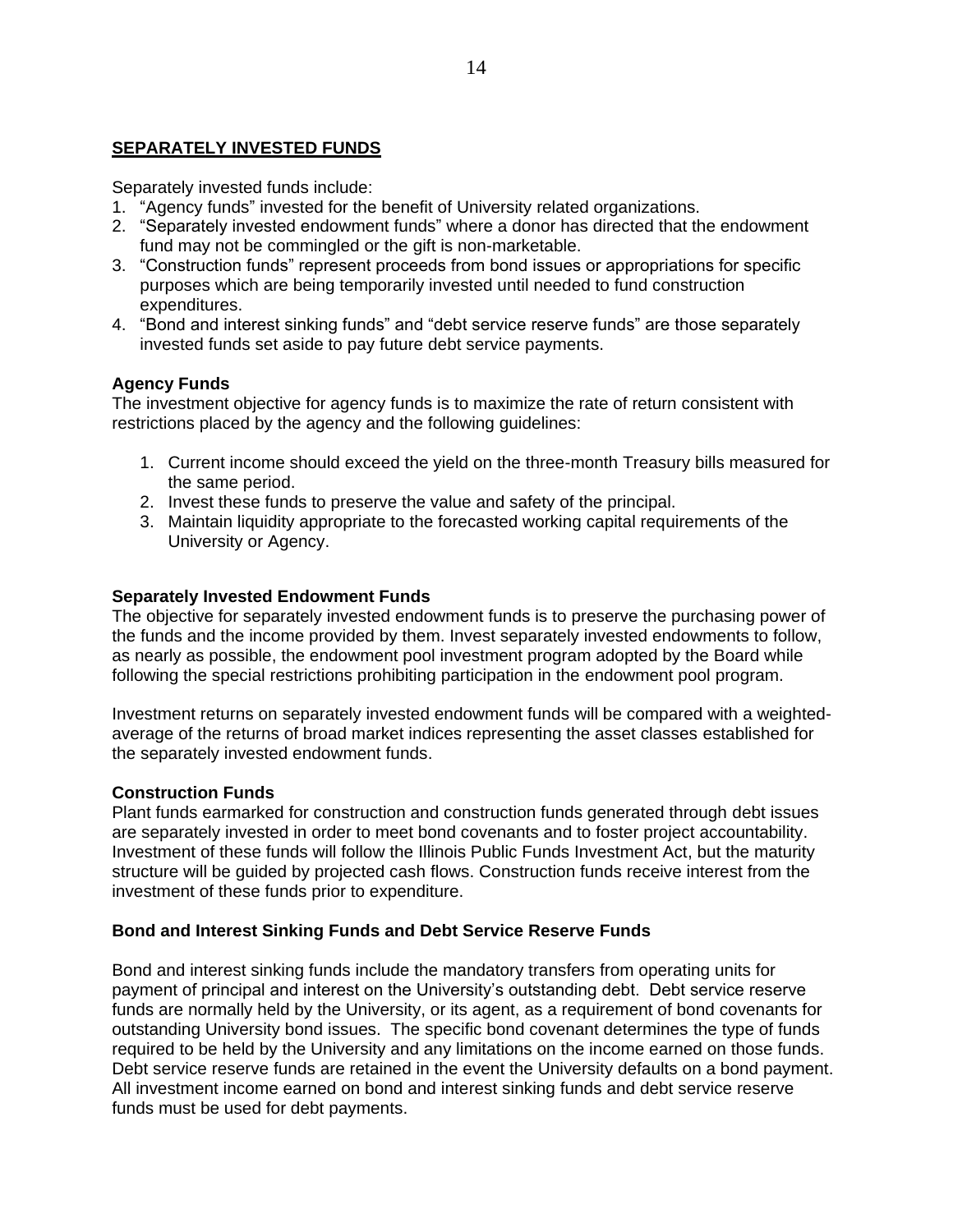#### **Farmland Investments**

#### **Gifts of Endowment Farm Real Estate**

The Office of Treasury Operations and the Office of University Counsel process prospective gifts of real estate, including farm real estate. For prospective farm real estate gifts, professionals from these offices review the proposed gift before acceptance to:

- Gather a complete understanding of the intentions of the donor and any donor restrictions that may detract from the potential value of the gift to the University and to the unit in the University supported by the gift and that may in any way prohibit or restrict the University from achieving the purpose of the gift and thus fulfilling the intentions of the donor.
- Assure any environmental or related issues are completely understood and are adjudicated as part of the prosecution of the gift.
- Obtain a current estimate of the fair market value of the farm real estate property.

#### **Evaluation of Endowment Farm Real Estate For Retention or Sale**

Endowment farm real estate, where sale is not restricted by the donor, will be evaluated at the time of the gift and annually thereafter to determine if selling one or more parcels would be the most appropriate strategy. Factors considered in the evaluation will include, but not be limited to, 1) the asset allocation of the investment portfolio under prudent investment management practices both from the perspective of the entire University endowment and from the perspective of units supported by endowments that include farm real estate assets; and 2) total long-term return on farm real estate.

Proceeds from the sale of any and all endowment farm real estate will be invested in the diversified University endowment pool. As with all assets in the endowment pool, the annual payout from the earnings on the assets resulting from the endowment farm real estate sale will support the proscribed purposes and intentions of the respective donor(s).

#### **Management and Oversight**

When a gift of farm real estate is accepted and maintained as part of the endowment farm real estate under management, the management of such assets will include practices to:

- Adhere to donor interests and intentions as prescribed in gift documents.
- Maximize returns by employing current market-based industry-tested commercial management practices.
- Ensure the long-term productivity and thus value of farm real estate assets by closely monitoring soil fertility, assuring soil conservation and so forth.
- Assure the employ of environmentally safe farming practices and the compliance with all environmental protections rules and regulations.
- Apply the highest level of professional farm management including appropriate use of external management and agricultural expertise from industry and academia.
- Obtain an estimate of the current market value of all endowment farm real estate assets at least annually through professional appraisal-based valuations.